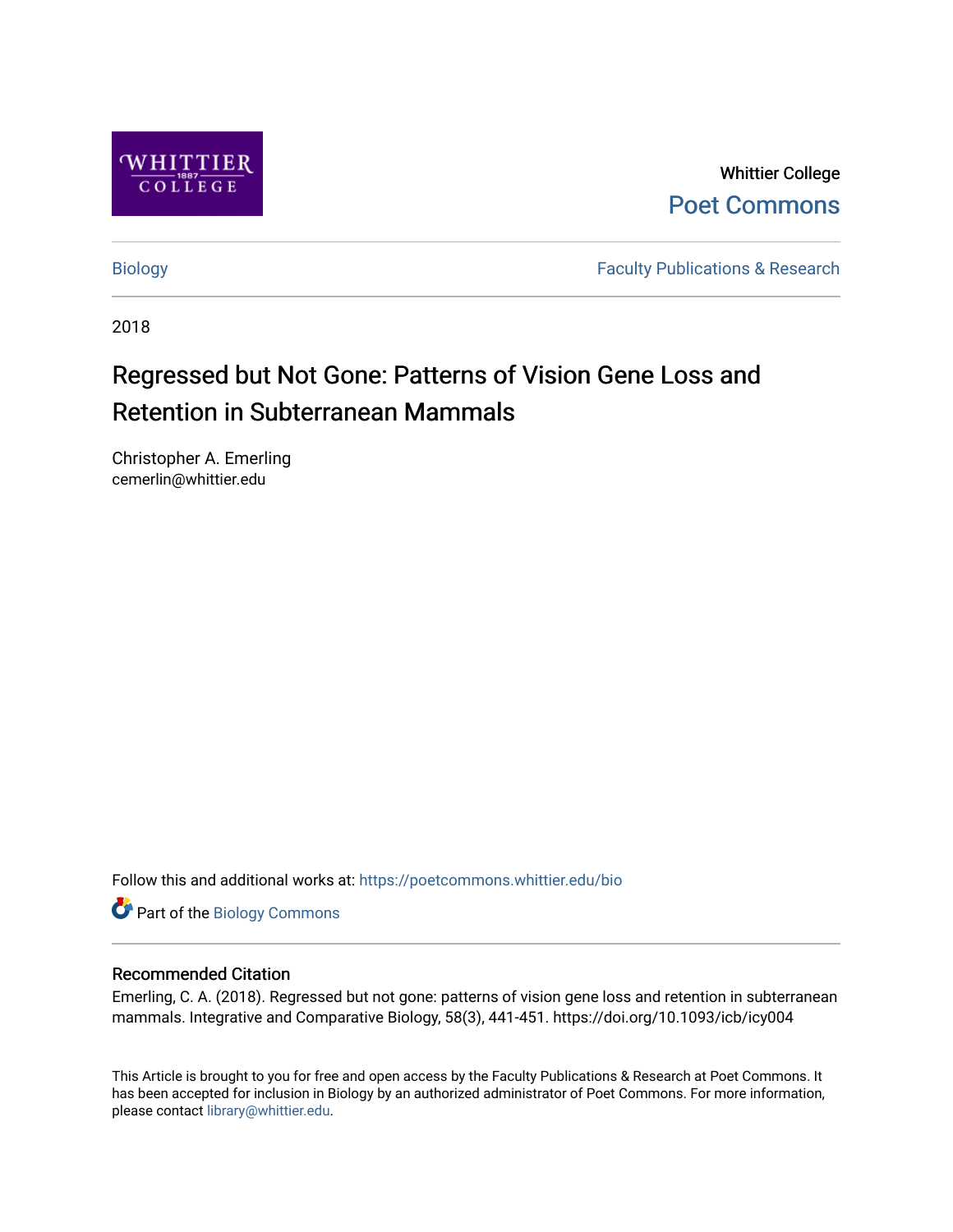

# [Integrative and Comparative Biology](https://academic.oup.com/)

Integrative and Comparative Biology, volume 58, number 3, pp. 441–451 doi:10.1093/icb/icy004 Society for Integrative and Comparative Biology

# SYMPOSIUM

# Regressed but Not Gone: Patterns of Vision Gene Loss and Retention in Subterranean Mammals

Christopher A. Emerling<sup>1,\*,†</sup>

\*Museum of Vertebrate Zoology, University of California Berkeley, Berkeley, CA 94720, USA; † Institut des Sciences de l'Evolution de Montpellier (ISEM), Université de Montpellier, CNRS, IRD, EPHE, 34090 Montpellier, France

From the symposium "Evolution in the Dark: Unifying Understanding of Eye Loss" presented at the annual meeting of the Society for Integrative and Comparative Biology, January 3–7, 2018 at San Francisco, California.

1 E-mail: christopher.emerling@umontpellier.fr

Synopsis Regressive evolution involves the degradation of formerly useful traits as organisms invade novel ecological niches. In animals, committing to a strict subterranean habit can lead to regression of the eyes, likely due to a limited exposure to light. Several lineages of subterranean mammals show evidence of such degeneration, which can include decreased organization of the retina, malformation of the lens, and subcutaneous positioning of the eye. Advances in DNA sequencing have revealed that this regression co-occurs with a degradation of genomic loci encoding visual functions, including protein-coding genes. Other dim light-adapted vertebrates with normal ocular anatomy, such as nocturnal and aquatic species, also demonstrate evidence of visual gene loss, but the absence of comparative studies has led to the untested assumption that subterranean mammals are special in the degree of this genomic regression. Additionally, previous studies have shown that not all vision genes have been lost in subterranean mammals, but it is unclear whether they are under relaxed selection and will ultimately be lost, are maintained due to pleiotropy or if natural selection is favoring the retention of the eye and certain critical underlying loci. Here I report that vision gene loss in subterranean mammals tends to be more extensive in quantity and differs in distribution from other dim lightadapted mammals, although some committed subterranean mammals demonstrate significant overlap with nocturnal microphthalmic species. In addition, blind subterranean mammals retain functional orthologs of non-pleiotropic visual genes that are evolving at rates consistent with purifying selection. Together, these results suggest that although living underground tends to lead to major losses of visual functions, natural selection is maintaining genes that support the eye, perhaps as an organ for circadian and/or circannual entrainment.

# Introduction

Animals that live in complete darkness represent some of the quintessential examples of the repeatability of regressive evolution [\(Fong et al. 1995\)](#page-9-0). As various lineages have adapted to the lightless habitats of the deep sea [\(Sumner-Rooney et al. 2016\)](#page-10-0), caves ([Jeffery 2009;](#page-10-0) [Protas et al. 2011;](#page-10-0) [P](#page-10-0)é[rez-Moreno et al. 2017;](#page-10-0) [Stern](#page-10-0) [et al. 2017\)](#page-10-0) and subterranean ecosystems [\(Mohun](#page-10-0) [et al. 2010](#page-10-0); [Tierney et al. 2015](#page-11-0)), many traits associated with light perception have been lost. Within mammals, this is best illustrated by repeated forays underground, where various lineages have become accomplished diggers with a reduced dependency on light.

A common evolutionary theme in such subterranean mammals is the regression of the eye. While this is not a universal pattern among fossorial mammals [\(Peichl et al.](#page-10-0) [2005;](#page-10-0) [Nemec et al. 2007;](#page-10-0) [Schleich et al. 2010;](#page-10-0) [Kott et al.](#page-10-0) [2016\)](#page-10-0), multiple lineages collectively show irregular morphology in nearly every anatomical trait involved in vision [\(Sweet 1906,](#page-10-0) [1909](#page-10-0); [Sanyal et al. 1990](#page-10-0); [Cooper et al. 1993a,](#page-9-0) [1993b;](#page-9-0) [Mills and Catania 2004;](#page-10-0) [Nikitina et al. 2004;](#page-10-0) [Hetling et al. 2005](#page-9-0); [Nemec et al. 2007\)](#page-10-0). Genomic analyses of these mammals have also revealed evidence of regression via the inactivation and deletion of multiple genes involved in visual photoreception [\(Kim et al. 2011](#page-10-0); [Emerling and Springer 2014;](#page-9-0) [Fang et al. 2014a,](#page-9-0) [2014b\)](#page-9-0).

<sup>-</sup> The Author(s) 2018. Published by Oxford University Press on behalf of the Society for Integrative and Comparative Biology. All rights reserved. For permissions please email: journals.permissions@oup.com.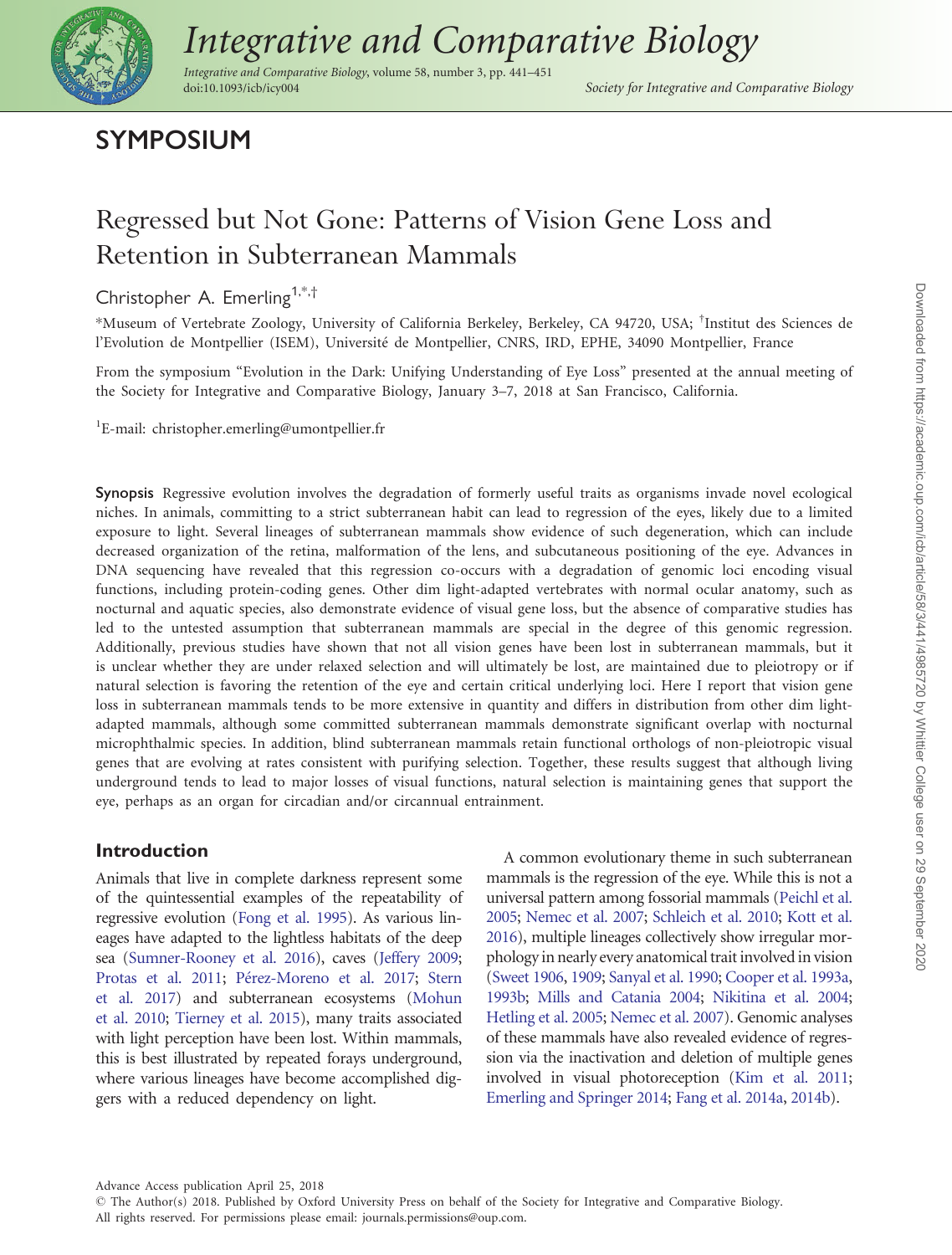Despite the accumulating evidence for this evolutionary phenomenon, there remain important questions regarding the evolution of a regressed ocular phenotype. One problem involves the relative degree of eye gene loss compared with non-subterranean mammals. Although protein coding genes involved in vision are known to become inactivated in subterranean taxa, this also occurs in mammals adapted to less extreme dim-light niches, such as nocturnal and aquatic species ([Jacobs 2013;](#page-9-0) [Meredith](#page-10-0) [et al. 2013;](#page-10-0) [Shen et al. 2013](#page-10-0); [Emerling and Springer 2015](#page-9-0); [Springer et al. 2016](#page-10-0)). Studies that have reported vision gene loss in subterranean species have generally been limited in comparisons with other taxa, meaning that it remains unclear if such mammals are exceptional in their degree and distribution of vision gene loss.

Another important question concerns the fate of the vision genes that appear intact in subterranean species. Although some subterranean mammals have eyes that are degenerate to the point of being truly blind, even being covered by skin and fur [\(Sweet 1906](#page-10-0), [1909;](#page-10-0) [Haim](#page-9-0) [et al. 1983](#page-9-0); [Sanyal et al. 1990\)](#page-10-0), mammals have never reached the point of becoming completely eyeless. Despite this, the existence of congenitally eyeless humans [\(Verma and FitzPatrick 2007\)](#page-11-0) and mouse strains [\(Chase](#page-9-0) [and Chase 1941\)](#page-9-0), and the repeated evolution of eyelessness in natural populations of Astyanax cavefish [\(Jeffery](#page-10-0) [2009\)](#page-10-0), demonstrate that such a phenotype is possible. As such, this raises the question of whether the apparently intact loci undergirding the eyes of blind subterranean mammals are under relaxed selection and are trending toward eventual loss or are being maintained due to pleiotropy or non-visual ocular functions.

To test these hypotheses, I examined patterns of genomic regression in genes associated with visual perception in five subterranean mammals, including 2 blind species, and 25 additional mammals encompassing aquatic, nocturnal, and diurnal habits. I compared patterns of overall vision gene loss with genes that have eye-enriched expression, and analyzed the evolutionary rates of eye proteins that appear functional in blind mammals to test for evolutionary constraint. The results suggest that subterranean mammals do indeed tend to lose more visual perception genes than other dim-light adapted mammals, and their particular distribution of gene loss is distinct. However, even blind species show signals of natural selection maintaining the functionality of numerous eye-specific visual perception genes. This suggests a retained role of the eye in a lightless habitat, potentially associated with circadian photoentrainment.

#### Materials and methods

I recorded the presence/absence of 213 vision-related genes for 30 placental mammals ([Supplementary](https://academic.oup.com/icb/article-lookup/doi/10.1093/icb/icy004#supplementary-data) [Tables S1 and S2](https://academic.oup.com/icb/article-lookup/doi/10.1093/icb/icy004#supplementary-data)), including five subterranean taxa: Cape golden mole (Chrysochloris asiatica—Order: Afrosoricida, Family: Chrysochloridae), star-nosed mole (Condylura cristata—Order: Eulipotyphla, Family: Talpidae), Upper Galilee Mountains blind mole-rat (Nannospalax galili—Order: Rodentia, Family: Spalacidae), naked mole-rat (Heterocephalus glaber—Order: Rodentia, Family: Bathyergidae), and Damaraland mole-rat (Fukomys damarensis—Order: Rodentia, Family: Bathyergidae). The genes of interest were derived from the gene ontology (GO) database [\(Gene Ontology Consortium 2004](#page-9-0)) using the GO term "Visual Perception", restricting the list to genes present in humans.

I obtained human curated mRNA reference sequences (accession prefix "NM\_") from NCBI's nucleotide collection ([Supplementary Table S1\)](https://academic.oup.com/icb/article-lookup/doi/10.1093/icb/icy004#supplementary-data), and BLASTed (discontiguous megablast) the entire set of genes against the nucleotide collection for each of the remaining 29 mammals. For every species, I obtained gene models derived from NCBI's Eukaryotic Genome Annotation (EGA) pipeline (accession prefix "XM\_") and/or curated mRNAs. EGA utilizes RNA, DNA, and protein reference sequences to annotate genome assemblies deposited into the International Nucleotide Sequence Database Collection ([https://www.ncbi.nlm.nih.gov/genome/](https://www.ncbi.nlm.nih.gov/genome/annotation_euk/process) [annotation\\_euk/process/](https://www.ncbi.nlm.nih.gov/genome/annotation_euk/process)). Gene identification was almost always determined by the annotation, however in some instances strong BLAST hits were recorded for gene models without the appropriate annotation. In such cases, the gene models were BLASTed (discontiguous megablast) against the nucleotide collection to determine if their closest hits were the gene of interest, indicating that the gene was inappropriately annotated. In the process of obtaining gene models, I eliminated any genes with a phylogenetic distribution of absent BLAST hits suggesting that orthologs were not present in the last common ancestor of placental mammals. For example, based on its phylogenetic distribution, OCLM is likely unique to anthropoid Primates and was therefore not included in the analyses.

Curated mRNAs were assumed to encode functional protein products, as were gene models, unless there was an annotation indicating the gene likely encodes a "low quality protein". Such a designation is provided for gene models with frameshift insertions, frameshift deletions, and/or premature stop codons corrected from the reference genome assembly. This predicts a unitary pseudogene, which would indicate that the gene is nonfunctional. Absent BLAST hits (i.e., no curated mRNA or gene model available) were likewise treated as providing evidence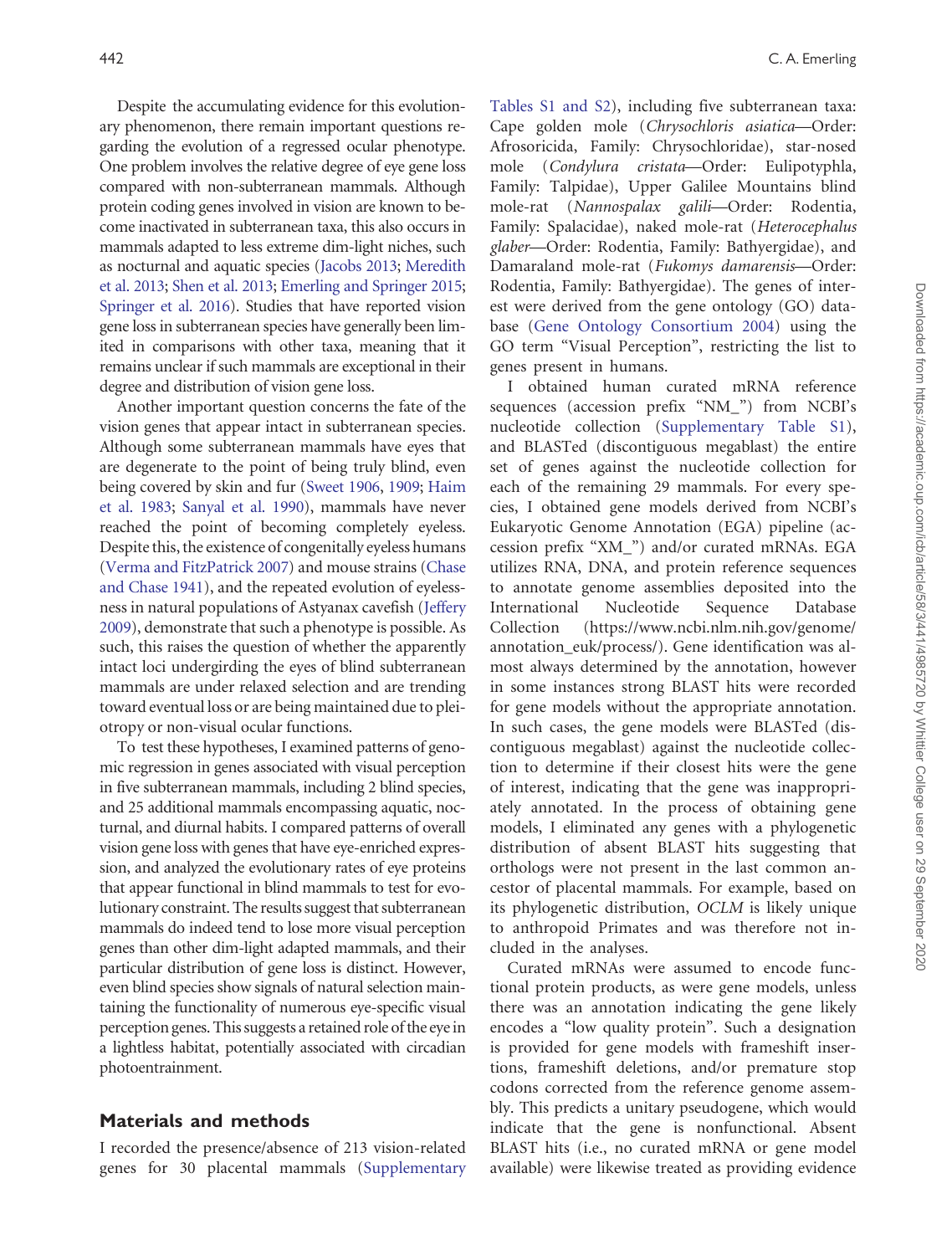of gene loss, either through whole gene deletion or degradation to the point of insufficient recognizable homology.

However, a lack of BLAST hits and predicted pseudogenes can also be the result of sequencing, assembly, and/or gene model construction errors or unfixed variants. As such, I analyzed two different datasets described as "possible gene losses" and "probable pseudogenes", respectively. The former assumes all predicted pseudogenes ("low quality proteins") and absent BLAST results are representations of lost/inactivated genes. For the latter dataset, I only considered predicted pseudogenes with two or more corrected frameshifts and/or premature stop codons to be "probable pseudogenes", under the assumption that a gene with multiple putative inactivating mutations is less likely to result from unfixed variants or sequencing, assembly or gene model construction errors.

Although all 213 genes have been associated with visual perception in some capacity, they are not all restricted to, or have their highest expression in, the eye. As such, selection may retain them for nonvisual functions. To separate eye-enriched genes from more pleiotropic loci, I obtained the protein and gene expression profiles for all 213 genes in the Human Protein Atlas [\(Uhlen et al. 2015;](#page-11-0) [www.pro](http://www.proteinatlas.org)[teinatlas.org](http://www.proteinatlas.org)). Protein expression is characterized as high, medium, low, or absent, and I considered a gene to be eye-enriched if there is any protein expression in the lens and/or retina but not in other tissues, or if there is high expression in the lens and/ or retina with at most low expression in other tissues. If no eye protein expression data were available and the highest tissue expression was deemed low, then I examined gene expression data from the FANTOM5 database [\(Forrest et al. 2014\)](#page-9-0) as reported in the Human Protein Atlas. In such cases, I considered a gene to be eye-enriched if expression (tags per million) in the retina was greater than twice the expression level of the next highest tissue.

To test for differences in patterns of vision gene loss in mammals, I analyzed the data in a logistic principal components analysis (PCA) framework using the logisticPCA package in R ([Landgraf and Lee](#page-10-0) [2015\)](#page-10-0). Logistic PCA allows for the dimensional reduction of correlated binary traits into principle components, allowing for visualization of gene loss patterns common to multiple species. If certain sets of genes are lost repeatedly in subterranean mammals more frequently than in other mammals, then the principal components summarizing this variation should group subterranean mammals in a distinct portion of PCA space. I coded the genes as binary

traits  $(0 =$  deleted/pseudogene,  $1 =$  functional) and performed a logistic PCA analysis on the entire dataset, then performed a separate analysis with eyeenriched genes only.

Species were categorized as one of the following: nocturnal, diurnal, aquatic/semi-aquatic, microphthalmic, rod monochromat, and subterranean. While the microphthalmic and rod monochromat species are technically nocturnal/cathemeral or aquatic, their regressed eye anatomy warrants separate designations to test for differences from subterranean mammals. Activity pattern data (nocturnal, diurnal) are derived from EltonTraits 1.0 ([Wilman](#page-11-0) [et al. 2014\)](#page-11-0), microphthalmic species are based on the definition following [Nevo \(2007\)](#page-10-0), and rod monochromat designations derived from [Meredith et al.](#page-10-0) [\(2013\)](#page-10-0), [Emerling and Springer \(2015\)](#page-9-0), and [Springer](#page-10-0) [et al. \(2016\)](#page-10-0).

I compared the relative rates (RERs) of protein evolution for the eye-enriched visual perception proteins in the blind subterranean species, C. asiatica and N. galili. These data, derived from [Partha](#page-10-0) [et al. \(2017\)](#page-10-0), are estimates of lineage-specific relative shifts in protein evolution rate, i.e., increases or decreases in protein evolutionary rates relative to the average evolutionary rate of the proteome of a specific lineage [\(Chikina et al. 2016](#page-9-0); [Partha et al.](#page-10-0) [2017](#page-10-0)). Increased rates potentially indicate positive or relaxed selection, whereas decreased rates likely indicate purifying selection. RERs were grouped into two categories: functional and pseudogenes. Functional genes had no evidence of inactivating mutations in the present analysis, whereas those coded as pseudogenes had no BLAST matches or were predicted to encode a low quality protein with more than one corrected inactivating mutation. Although the former may appear to be an impossibility (i.e., having an RER but lacking BLAST results), it stems from the different sources of the datasets: the RER analyses are based on the UCSC 100-species alignment, whereas the dataset for the present analyses is derived from NCBI's EGA. As such, UCSC's alignment may have aligned pseudogenes that were not annotated by EGA, allowing RER values to be derived. Instances where a gene model was predicted to encode a low quality protein with only a single inactivating mutation were not included in the RER analyses.

#### Results

#### Quantity of visual gene losses

Of the 29 non-human mammals examined, all showed evidence of at least four visual perception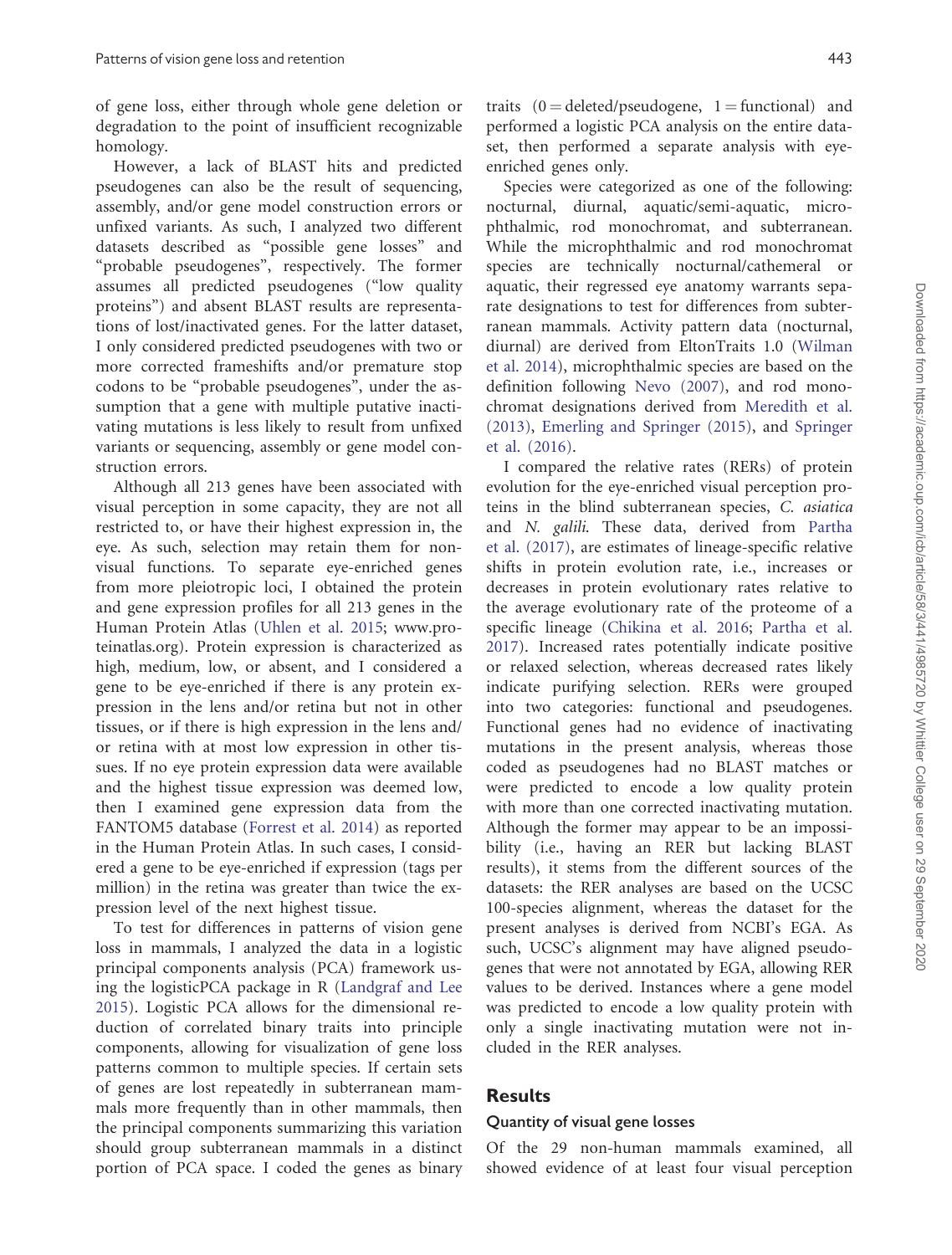gene losses (mean  $= 18.5$ ; median  $= 19$ ; [Fig. 1A](#page-5-0)). Subterranean mammals had the first (49; C. asiatica), second (42; N. galili), fourth (35; C. cristata), fifth (28; F. damarensis), and ninth (tied at 22; H. glaber) positions in terms of possible gene losses. When only considering probable pseudogenes (mean  $= 6.6$ ; median 5), subterranean mammals occupied the first (27; C. asiatica), second (25; N. galili), third (14; C. cristata), fifth (12; F. damarensis), and sixth (10; H. glaber) positions [\(Supplementary Fig. S1\)](https://academic.oup.com/icb/article-lookup/doi/10.1093/icb/icy004#supplementary-data).

It is possible that the high number of predicted pseudogenes in subterranean mammal genomes is due to poor gene model annotations and/or low quality assemblies, which would lead to an increase in predicted pseudogenes across all gene categories. For instance, the Chinese tree shrew (Tupaia chinensis) is tied for the sixth highest number of possible vision gene losses (25; [Fig. 1A\)](#page-5-0), having three more than the subterranean H. glaber; an unexpected result given the bright light conditions experienced by this diurnal mammal. However, EGA predicts that T. chinensis has 2119 pseudogenes genome-wide, the third highest number among the species examined (mean  $=$  1166; median  $=$  1037; [Supplementary](https://academic.oup.com/icb/article-lookup/doi/10.1093/icb/icy004#supplementary-data) [Table S2](https://academic.oup.com/icb/article-lookup/doi/10.1093/icb/icy004#supplementary-data)), which suggests that the high number of predicted vision gene losses in this taxon may be an artifact of poor assembly quality and/or gene models. After correcting for this potential bias (i.e., visual perception predicted pseudogenes/total predicted pseudogenes), T. chinensis was re-ranked at 16th with 0.99% of its predicted pseudogenes being associated with visual perception, which is below the mean (1.39%) and median (1.06%) values [\(Supplementary Fig. S2](https://academic.oup.com/icb/article-lookup/doi/10.1093/icb/icy004#supplementary-data)). By contrast, predicted pseudogenes in subterranean mammals consist of higher proportions of visual perception genes, occupying the first (4.26%; C. asiatica), second (3.28%; Condylura condylura), third (2.65%; N. galili), sixth (1.8%; F. damarensis), and ninth (1.47%; H. glaber) positions in the rankings [\(Supplementary Fig. S2](https://academic.oup.com/icb/article-lookup/doi/10.1093/icb/icy004#supplementary-data)).

Of the 213 visual perception genes, C. asiatica had the highest number of total losses (49; [Fig. 1A\)](#page-5-0), suggesting that as many as 77% are retained as functional in this blind mammal. After examining protein and gene expression data, I redefined 91 visual perception genes as eye-enriched to test whether the putatively functional genes are more pleiotropic in expression. Of these, subterranean mammals again had among the highest numbers of possible gene losses (mean  $= 11$ ; median  $= 9.5$ ), occupying the first (two tied at 35; C. asiatica, N. galili), third (26; C. cristata), fifth (21; F. damarensis), and tenth (13; H. glaber) positions ([Fig. 1B\)](#page-5-0). When reanalyzing the eye-enriched loci with only probable

pseudogenes (mean  $=$  4.3; median  $=$  2), subterranean mammals occupy the first (24; N. *galili*), second (22; C. asiatica), third (12; C. cristata), fourth (10; F. damarensis), and sixth (6 [tied]; H. glaber) positions ([Supplementary Fig. S3](https://academic.oup.com/icb/article-lookup/doi/10.1093/icb/icy004#supplementary-data)).

#### Distribution of visual gene losses

Although subterranean mammals tend to have the highest numbers of visual perception gene losses compared with mammals occupying other photic niches, I also explored the distribution of gene losses using logistic PCA analyses. This allows for the visualization of the distribution of gene losses shared between different species, to determine if subterranean mammals are distinct in the sets of vision genes they have lost, rather than simply the quantity. PCA plots of principal components 1 and 2 from the complete [\(Fig. 1C](#page-5-0)) and eye-enriched ([Fig. 1D\)](#page-5-0) datasets yielded highly similar patterns. Diurnal species and three aquatic/semi-aquatic taxa occupied a very similar, restricted PCA space ([Fig. 1C,D\)](#page-5-0), likely associated with the relative rarity of visual gene loss in these photic niches ([Fig. 1A,B](#page-5-0) and Supplementary Figs. S1–S3). Nocturnal species show much more variation, but overlap strongly with diurnal and aquatic/semi-aquatic species. This suggests that mammals adapt to nocturnal niches in divergent ways, with some trending toward regression, like rod monochromats and subterranean mammals, and others retaining gene sets similar to diurnal taxa.

Subterranean mammals, by contrast, generally occupy a distinct portion of PCA space in both analyses, though there is substantial variation ([Fig. 1C,D](#page-5-0)). For instance, despite the clear separation between C. cristata, N. galili, and C. asiatica from their above-ground counterparts, H. glaber overlaps strongly with certain epigean mammals. These include nocturnal species ([Fig. 1C,D\)](#page-5-0), such as microphthalmic echolocating bats and the lesser hedgehog tenrec (Echinops telfairi), and the microphthalmic common shrew (Sorex araneus).

Also included in the plots are three rod monochromat mammals ([Fig. 1C,D](#page-5-0)), which lack cone photoreceptors but otherwise appear to have intact eyes [\(Meredith et al. 2013](#page-10-0); [Emerling and Springer](#page-9-0) [2015;](#page-9-0) [Springer et al. 2016](#page-10-0)). Although these include aquatic (giant sperm whale [Physeter microcephalus], minke whale [Balaenoptera acutorostrata]) and nocturnal (nine-banded armadillo [Dasypus novemcinctus]) species, rod monochromats occupy a portion of PCA space distinct from other aquatic and nocturnal species. Notably, some subterranean mammals, such as C. asiatica, H. glaber, N. galili, and F. damarensis,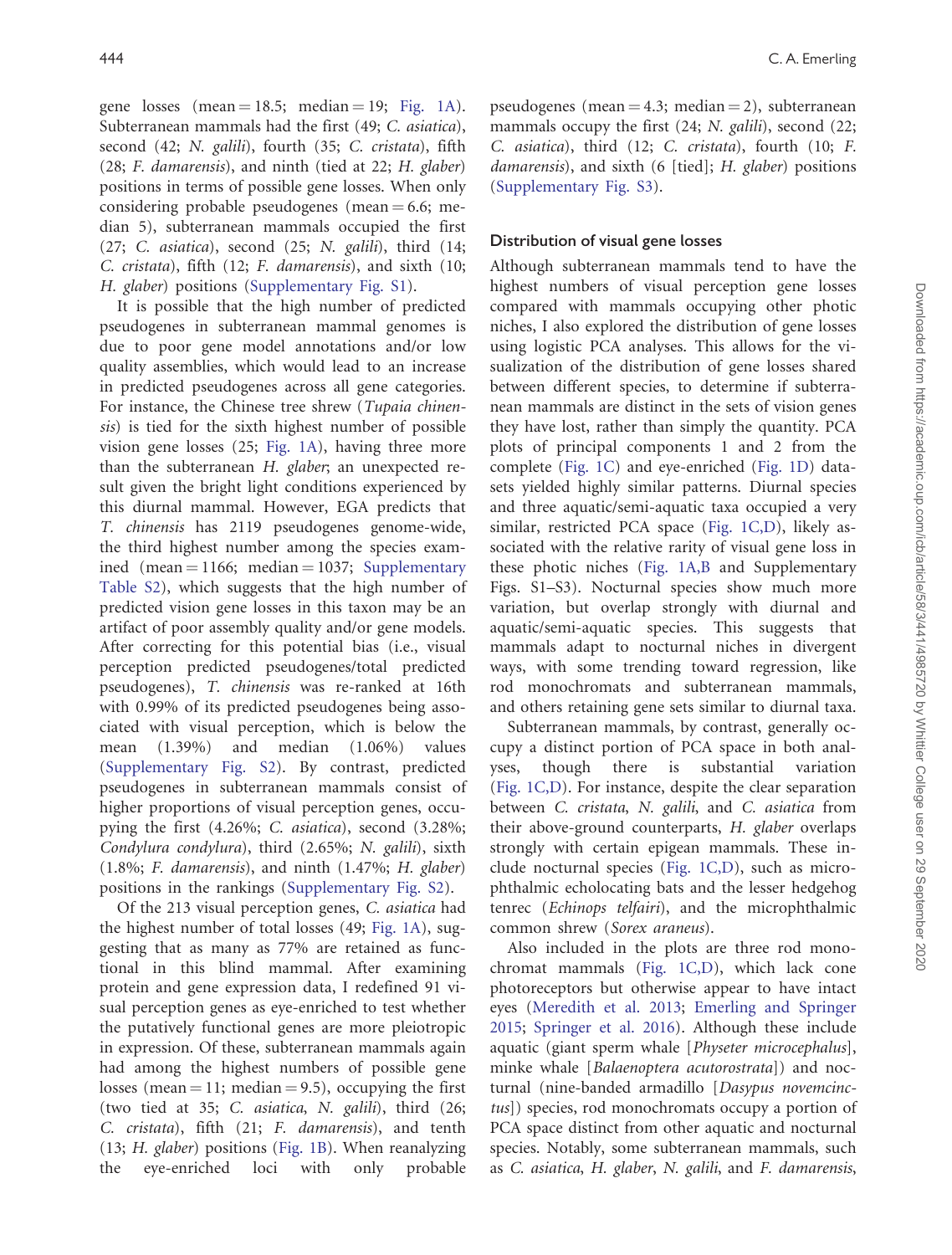<span id="page-5-0"></span>

Fig. 1 Quantity and variation in visual perception gene losses. (A) Total number of possible visual perception gene losses. (B) Total number of possible eye-enriched visual perception gene losses. (C) Logistic PCA plot of possible visual perception gene losses. (D) Logistic PCA plot of possible eye-enriched visual perception gene losses. For C and D, % deviance explained is analogous to % variance explained in standard PCA analyses. The % deviance explained provides a measure for how good of a fit the principal components are for reconstructing the data, with 100% deviance indicating a perfect fit. Color coding: yellow, diurnal; black, nocturnal; blue, aquatic/semi-aquatic; green, microphthalmic; red, rod monochromat; brown, subterranean. Silhouettes and associated licenses from phylopic.org.

show evidence of rod monochromacy [\(Emerling and](#page-9-0) [Springer 2014;](#page-9-0) [Emerling et al. 2017](#page-9-0)), which involves inactivation of commons sets of genes underpinning cone phototransduction ([Emerling et al. 2017](#page-9-0)). Yet, despite the shared gene losses associated with rod monochromacy, subterranean rod monochromats do not overlap with these taxa in PCA space, further pointing to the unique sets of genes lost in mammals living underground.

Among the subterranean mammals, the two most closely allied in PCA space are the two blind species, C. asiatica and N. galili (Fig. 1C,D). Indeed, of their 49 and 42 possible gene losses, respectively, 36 are shared by both species, suggesting highly similar sets of visual perception genes are lost in mammals with highly regressed, subcutaneous eyes.

### Relative rates analyses of eye-enriched proteins in blind subterranean mammals

Both N. galili and C. asiatica demonstrate evidence of inactivation in 35 of 91 (38.5%) of the eyeenriched visual perception genes, possibly suggesting retention of function for the remaining 56 genes. However, the method used here to determine gene functionality is limited to whole gene deletions,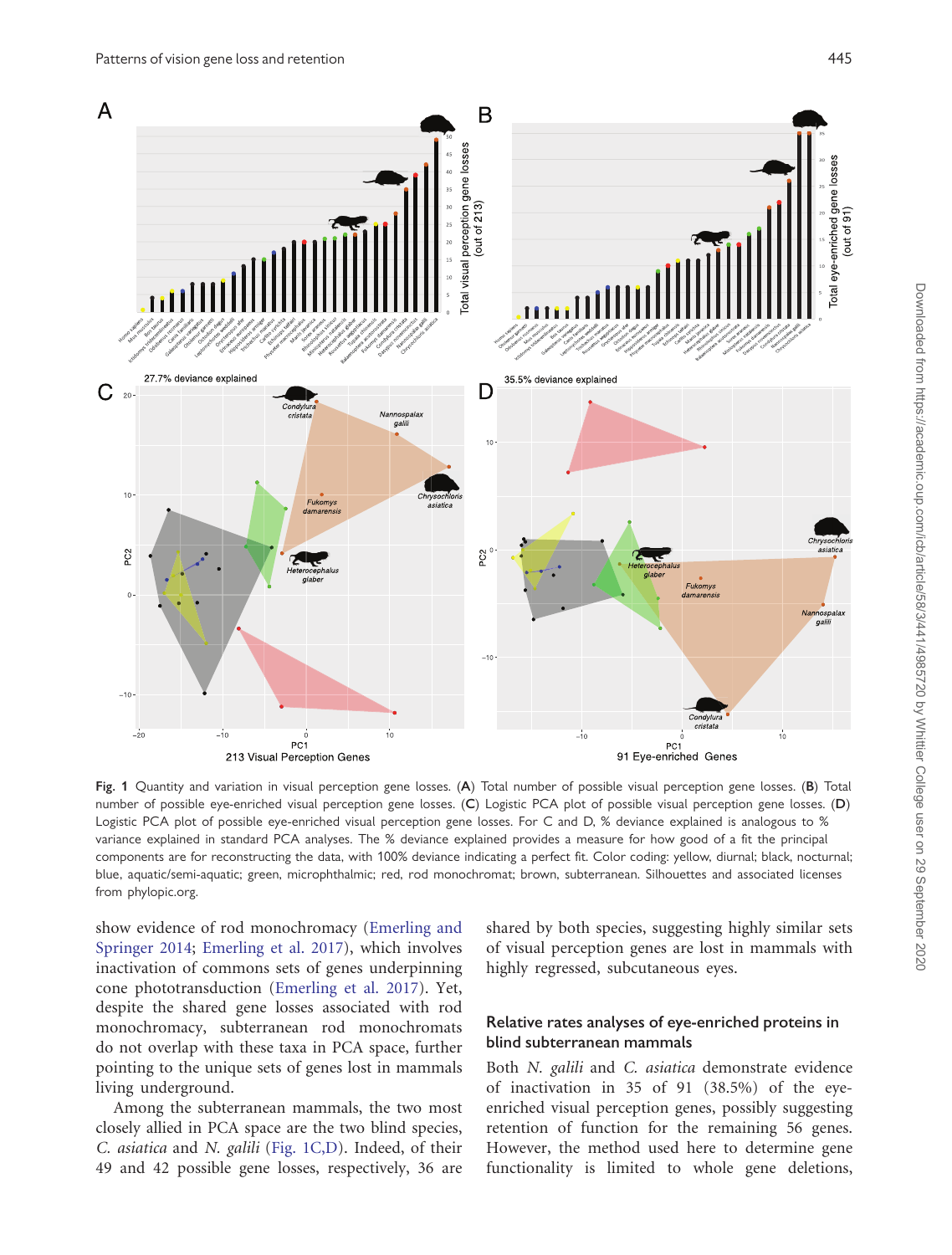frameshift indels, and nonsense mutations, and is unable to provide information on potentially inactivating splice site mutations, missense mutations, or mutations in non-coding regulatory DNA. Nonetheless, if any putatively functional genes are inactivated, they are expected to be evolving with a loss of evolutionary constraint at an accelerated rate [\(Chikina et al. 2016](#page-9-0); [Partha et al. 2017](#page-10-0)). Alternatively, if any genes show evidence of deceleration on a branch, their history has likely been dominated by purifying selection.

Given that C. asiatica and N. galili have among the most regressed visual systems of mammals, along with the highest number of visual perception gene losses, I examined the RERs of their putatively functional eyeenriched visual perception proteins for evidence of evolutionary constraint. Between these two species, [Partha et al. \(2017\)](#page-10-0) calculated RERs for 103 proteins with putatively functional eye-enriched visual perception genes [\(Supplementary Table S1\)](https://academic.oup.com/icb/article-lookup/doi/10.1093/icb/icy004#supplementary-data). Sixty-nine of these proteins have RERs that are accelerated compared with the proteome-wide average for these two species, whereas 34 (33%) were estimated to be decelerating ([Fig. 2](#page-7-0) and [Supplementary Fig. S4](https://academic.oup.com/icb/article-lookup/doi/10.1093/icb/icy004#supplementary-data)). By contrast, among the 46 RERs associated with predicted pseudogenes, only 6 (13%) show evidence of deceleration [\(Supplementary Fig. S4](https://academic.oup.com/icb/article-lookup/doi/10.1093/icb/icy004#supplementary-data)). Given that most, if not all, decelerating proteins are likely under purifying selection, and some accelerating proteins that do not deviate significantly from the proteome average also are plausibly under purifying selection, it indicates that a number of the eye enriched visual perception genes retained in C. asiatica and N. galili likely remain under evolutionary constraint.

# **Discussion**

Comparative morphologists have long remarked that the eyes of subterranean mammals appear degraded compared with their above-ground counterparts, a fact that has long been attributed to regressive evolution [\(Darwin 1859](#page-9-0); [Fong et al. 1995](#page-9-0)). With the advent of DNA sequencing, the results from anatomical studies appeared to be reinforced at the molecular level, demonstrating a pattern that mirrors the regression of ocular morphology. [Springer et al.](#page-10-0) [\(1997\)](#page-10-0) reported that the marsupial mole (Notoryctes typhlops) has an inactivated interphotoreceptor retinoid-binding protein gene (RBP3/IRBP), which participates in the visual cycle to regenerate the opsin-bound retinal chromophore. [David-Gray](#page-9-0) [et al. \(2002\)](#page-9-0) found that OPN1SW/SWS1, which encodes a visual opsin, is likewise inactivated in a blind mole rat (Nannospalax ehrenbergi). Analysis of the

whole genome of H. glaber revealed as many as 19 inactivated or deleted genes associated with visual functions [\(Kim et al. 2011](#page-10-0)), suggesting that the degradation of visual loci can occur en masse during evolution. [Emerling and Springer \(2014\)](#page-9-0) examined 65 genes with retinal functions in the genomes of C. asiatica, H. glaber, and C. cristata and found evidence of 18, 12, and 6 gene losses, respectively. Furthermore, using a molecular dating method, they found evidence that nearly all of the gene losses post-dated fossil and ancestral state reconstructions of fossoriality, providing temporal evidence that life underground has led to the dispensing of some retinal genes. Subsequent genome assemblies of N. galili and F. damarensis found 22 and 14 vision-related pseudogenes, respectively (Fang et al. [2014a,](#page-9-0) [2014b](#page-9-0)), underscoring the fact that multiple lineages of subterranean mammals show evidence of visual regression at the genomic level.

While it may seem intuitive that these mammals have lost visual gene functions due to their specialized adaptations to a nearly lightless habitat, studies have demonstrated that regression of visual loci occurs in nocturnal and aquatic species as well. The visual opsin gene OPN1SW has been lost numerous times in nocturnal and aquatic mammals [\(Levenson](#page-10-0) [and Dizon 2003](#page-10-0); [Tan et al. 2005](#page-11-0); [Zhao et al. 2009;](#page-11-0) [Jacobs 2013;](#page-9-0) [Meredith et al. 2013](#page-10-0); [Emerling et al.](#page-9-0) [2015\)](#page-9-0). Echolocating bats have repeatedly inactivated GJA10 (gap junction protein, alpha 10; [Shen et al.,](#page-10-0) [2013\)](#page-10-0), a gene associated with retinal horizontal cell receptive fields, and RBP3 has been pseudogenized in a number of nocturnal and aquatic species ([Shen](#page-10-0) [et al. 2013](#page-10-0); [Emerling and Springer 2014;](#page-9-0) [Hudson](#page-9-0) [et al. 2014\)](#page-9-0). Numerous other genes associated with visual functions, such as ARR3 (cone arrestin), CRB1 (crumbs homolog 1 [Drosophila]), GRK7 (G proteincoupled receptor kinase 7), GUCA1B (guanylate cyclase activator 1B), and GUCY2F (guanylate cyclase 2F, retinal) have been inactivated in various mammals [\(Emerling and Springer 2014;](#page-9-0) [Hudson et al.](#page-9-0) [2014\)](#page-9-0), particularly nocturnal species, and multiple genes involved in cone phototransduction have been pseudogenized in several whale lineages ([Meredith et al., 2013;](#page-10-0) [Emerling and Springer, 2015;](#page-9-0) [Springer et al., 2016\)](#page-10-0). Together, these data point to the possibility that there is nothing distinct about vision gene loss in subterranean mammals, but rather any type of dim-light adaptation may lead to gene inactivation. Instead, perhaps subterranean mammals have evolved their particularly regressed vision phenotypes primarily through relaxed selection on regulatory DNA elements ([Berger et al. 2017;](#page-9-0) [Partha et al.](#page-10-0) [2017;](#page-10-0) [Roscito et al. 2017](#page-10-0)).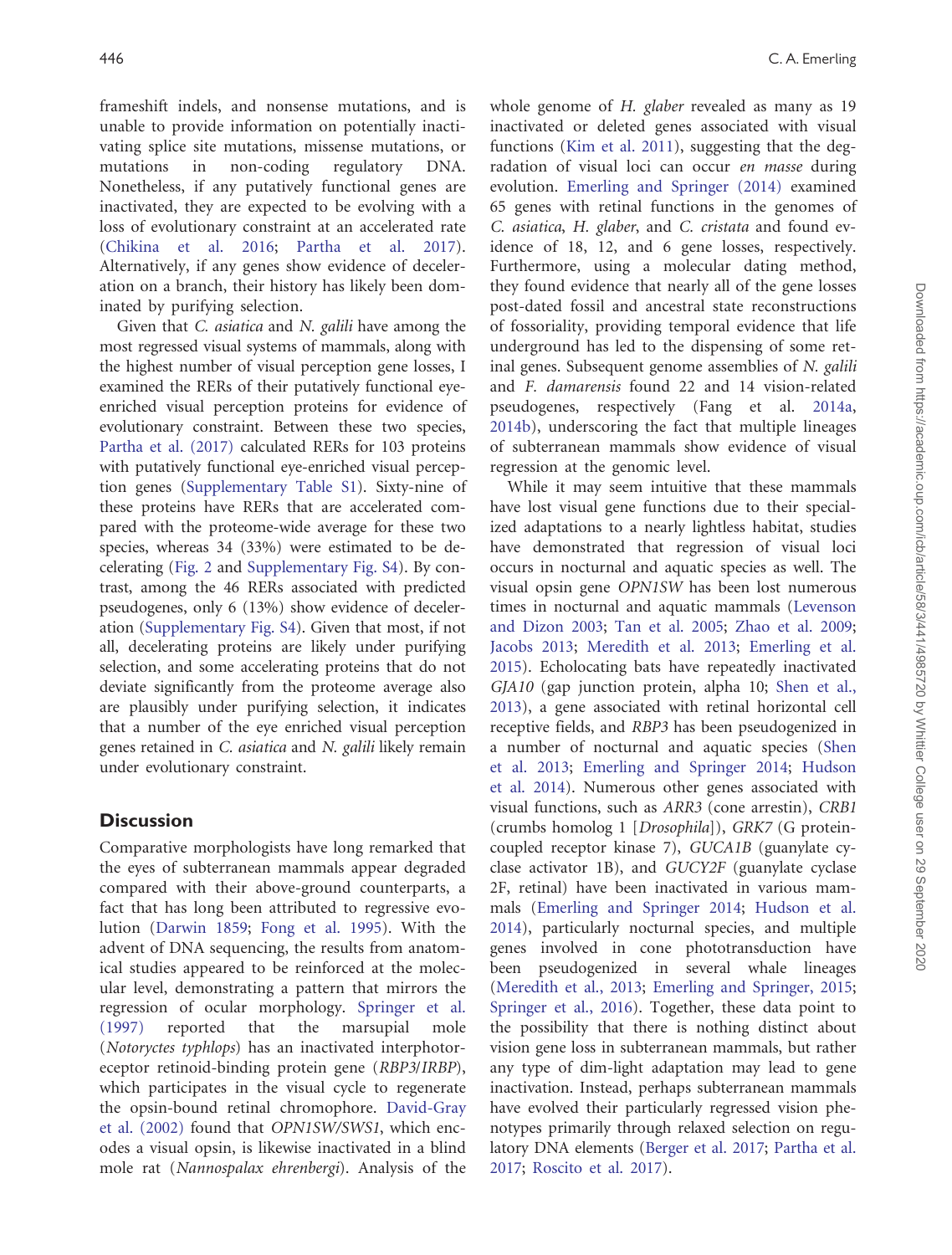<span id="page-7-0"></span>

proteins with RERs less than zero. (B) Protein expression profiles of five evolutionarly constrained proteins. (C) Gene expression profiles of proteins in B. (D) Phenotypic consequences of the Fig. 2 Phenotypic consequences of the loss of five eye-enriched genes showing evidence of evolutionary constraint in Nannospalax galili and/or Chrysochloris asiatica. (A) Box and whisker plot overlayed by jitterplot of Relative Evolutionary Rates (RERs) of eye-enriched proteins predicted to be functional in N. galili and C. asiatica. Dashed box indicates evolutionarily constrained proteins with RERs less than zero. (B) Protein expression profiles of five evolutionarily constrained proteins. (C) Gene expression profiles of proteins in B. (D) Phenotypic consequences of the overlayed by jitterplot of Relative Evolutionary Rates (RERs) of eye-enriched proteins predicted to be functional in N. galili and C. asiatica. Dashed box indicates evolutionarily constrained loss of proteins listed in B in mouse (gene knockout) and human (genetic association study). Fig. 2B,C is from www.proteinatlas.org/humanproteome. Citations for D in main text. ERG, loss of proteins listed in B in mouse (gene knockout) and human (genetic association study). Fig. 2B,C is from [www.proteinatlas.org/humanproteome](http://www.proteinatlas.org/humanproteome). Citations for D in main text. ERG, electroretinogram. Silhouettes and associated licenses from phylopic.org. electroretinogram. Silhouettes and associated licenses from phylopic.org.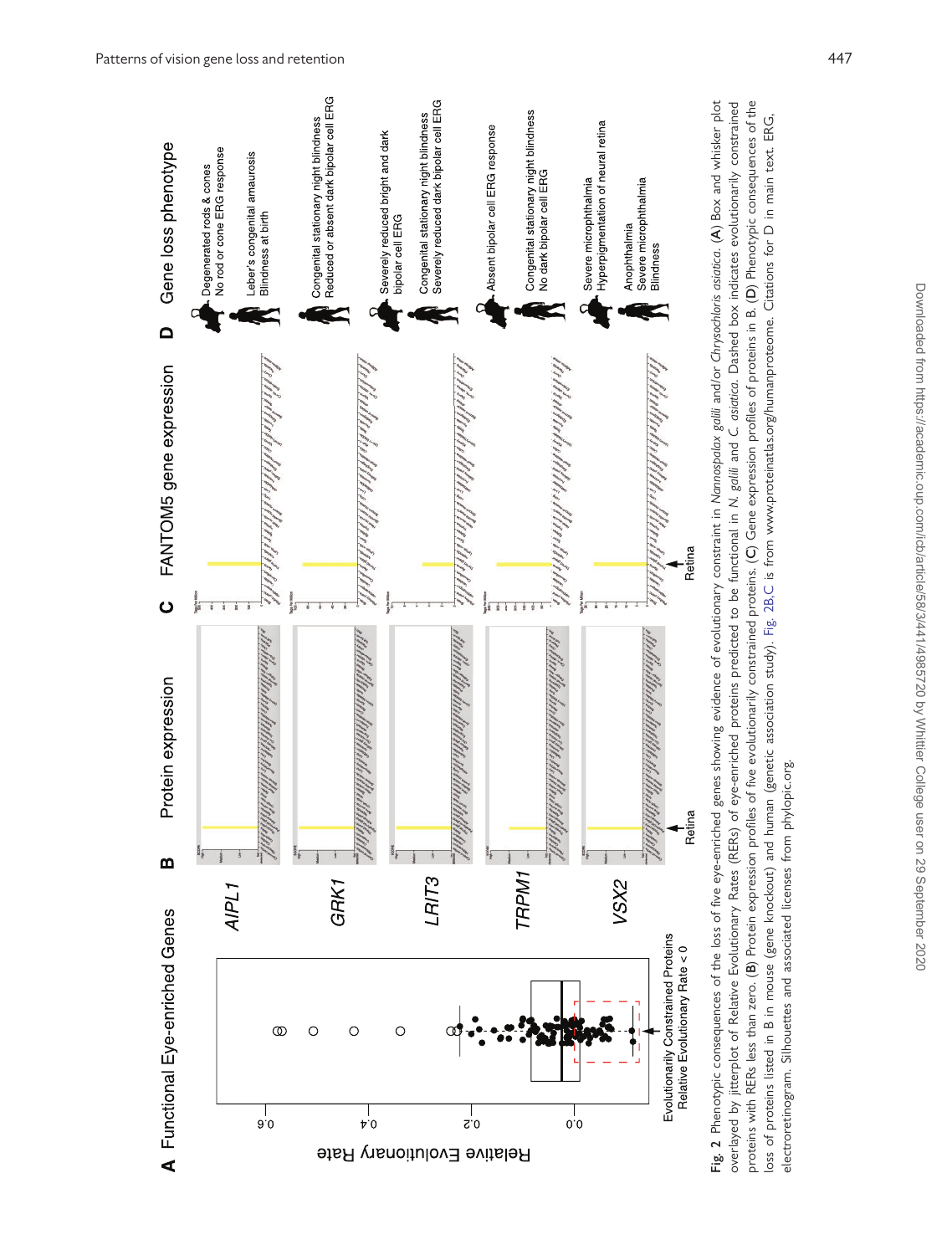Although loss of regulatory elements has likely been important in the acquisition of a regressed eye phenotype, the results reported here suggest that subterranean mammals are indeed generally distinct from other mammals in both the number and distribution of visual gene losses. Whether looking at possible or probable gene losses, after correcting for the total number of predicted pseudogenes in their genomes, and when focusing only on eye-enriched genes, subterranean mammals consistently rank in three to four of the top five spots in terms of visual gene loss. Chrysochloris asiatica and N. galili almost always occupy the first and second positions, often showing evidence of substantially more regression than other species, consistent with their particularly degraded subcutaneous eyes.

Furthermore, logistic PCA analyses demonstrate that subterranean mammals largely cluster separately from other mammals, pointing to their distinctive patterns of visual gene loss. Indeed, these analyses picked up on the high degree of overlap in gene loss between C. asiatica and N. galili (36 out of 49 and 42 genes, respectively), a remarkable pattern of convergent molecular evolution given that their most recent common ancestor dates to over 90 million years ago ([Emerling et al. 2015\)](#page-9-0). Whether similar patterns of visual gene loss occur in even more distantly related species with highly regressed eyes, such as the marsupial mole, scolecophidian snakes, or burrowing caecilians, should be investigated.

At the same time, not all subterranean mammals contrast with their subaerial counterparts in terms of vision gene loss, particularly the naked mole-rat (H. glaber). Despite the fact that this species is completely devoted to a life underground, has eyelids that typically remain closed, and shows evidence of some ocular regression ([Mills and Catania 2004](#page-10-0); [Nikitina et al. 2004](#page-10-0); [Hetling et al. 2005](#page-9-0)), it often ranks behind other dim-light adapted mammals, such as bats and whales, in terms of quantity of gene loss ([Fig. 1A,B](#page-5-0) and [Supplementary Fig. S2](https://academic.oup.com/icb/article-lookup/doi/10.1093/icb/icy004#supplementary-data)). In the logistic PCA plots, H. glaber occupied PCA space particularly near to nocturnal echolocating bats and the common shrew. These mammals have particularly tiny eyes that are considered microphthalmic [\(Peichl et al. 2000;](#page-10-0) [Nevo 2007\)](#page-10-0), which leads to a reduced image size on the retina and therefore minimal visual acuity. This suggests that for at least some characteristics, H. glaber's eyes may be largely indistinct from those of aboveground mammals with minute eyes.

One above-ground mammal that typically ranked in the top five in terms of gene loss is the ninebanded armadillo (D. novemcinctus; [Fig. 1A,B](#page-5-0) and

448 C. A. Emerling

[Supplementary Figs. S1 and S3\)](https://academic.oup.com/icb/article-lookup/doi/10.1093/icb/icy004#supplementary-data). While most armadillos burrow to some degree, only the fairy armadillos (Chlamyphorinae) are considered to be wholly committed to a life underground. However, analyses of vision genes in armadillos and their sloth kin, paired with anatomical comparisons of extant and extinct species of their superorder (Xenarthra), has led to the suggestion that D. novemcinctus descended from ancestors that were committed to a highly fossorial, possibly even subterranean, lifestyle ([Emerling](#page-9-0) [and Springer, 2015](#page-9-0)). The relatively high number of vision pseudogenes in this species, ranking this animal along with committed subterranean mammals, appears to provide further evidence for this hypothesis.

Notably, not all eye-enriched visual perception genes showed evidence of degradation, even in the blind *C. asiatica* and *N. galili*, with some putatively functional genes showing evidence of evolutionary constraint. While some of this is likely due to pleiotropy, there exist multiple genes with decelerating RERs and no apparent expression outside of the eye. Among these are genes that are critical for minimal retinal function and eye formation [\(Fig. 2\)](#page-7-0) [\(Sohocki](#page-10-0) [et al. 2000;](#page-10-0) [Ramamurthy et al. 2004](#page-10-0); [Zhang et al.](#page-11-0) [2005;](#page-11-0) [Oishi et al. 2007](#page-10-0); [Morgans et al. 2009](#page-10-0); [van](#page-11-0) [Genderen et al. 2009;](#page-11-0) [Iseri et al. 2010](#page-9-0); [Zou and](#page-11-0) [Levine 2012](#page-11-0); [Zeitz et al. 2013](#page-11-0); [Neuill](#page-10-0)é [et al. 2014\)](#page-10-0), suggesting that natural selection is maintaining eyes in these otherwise blind species, consistent with the retention of a well-organized retina in another species of blind mole rat (Spalax ehrenbergi) ([Esquiva](#page-9-0) [et al. 2016\)](#page-9-0). One hypothesis posits that the eye is being maintained for photoperiodic functions ([Pevet et al. 1984](#page-10-0); [Cooper et al. 1993a;](#page-9-0) [David-Gray](#page-9-0) [et al. 1998;](#page-9-0) [Hannibal et al. 2002](#page-9-0)), which predicts that the retained genes may be essential for maintaining a "circadian eye". With further explorations of the functions of these genes, and determining whether they are critical for photoentrainment or other non-visual functions, we will come closer to understanding just how far the regressed eyes of subterranean mammals have degenerated, and why they may have stopped just short of complete loss.

### Acknowledgments

I thank two anonymous reviewers and the associated editors for constructive feedback on an earlier manuscript, and Lauren H. Sumner-Rooney and Megan L. Porter for organizing the SICB "Evolution in the Dark: Unifying Understanding of Eye Loss" symposium. This symposium was generously sponsored by the Company of Biologists ([http://www.biologists.](http://www.biologists.com)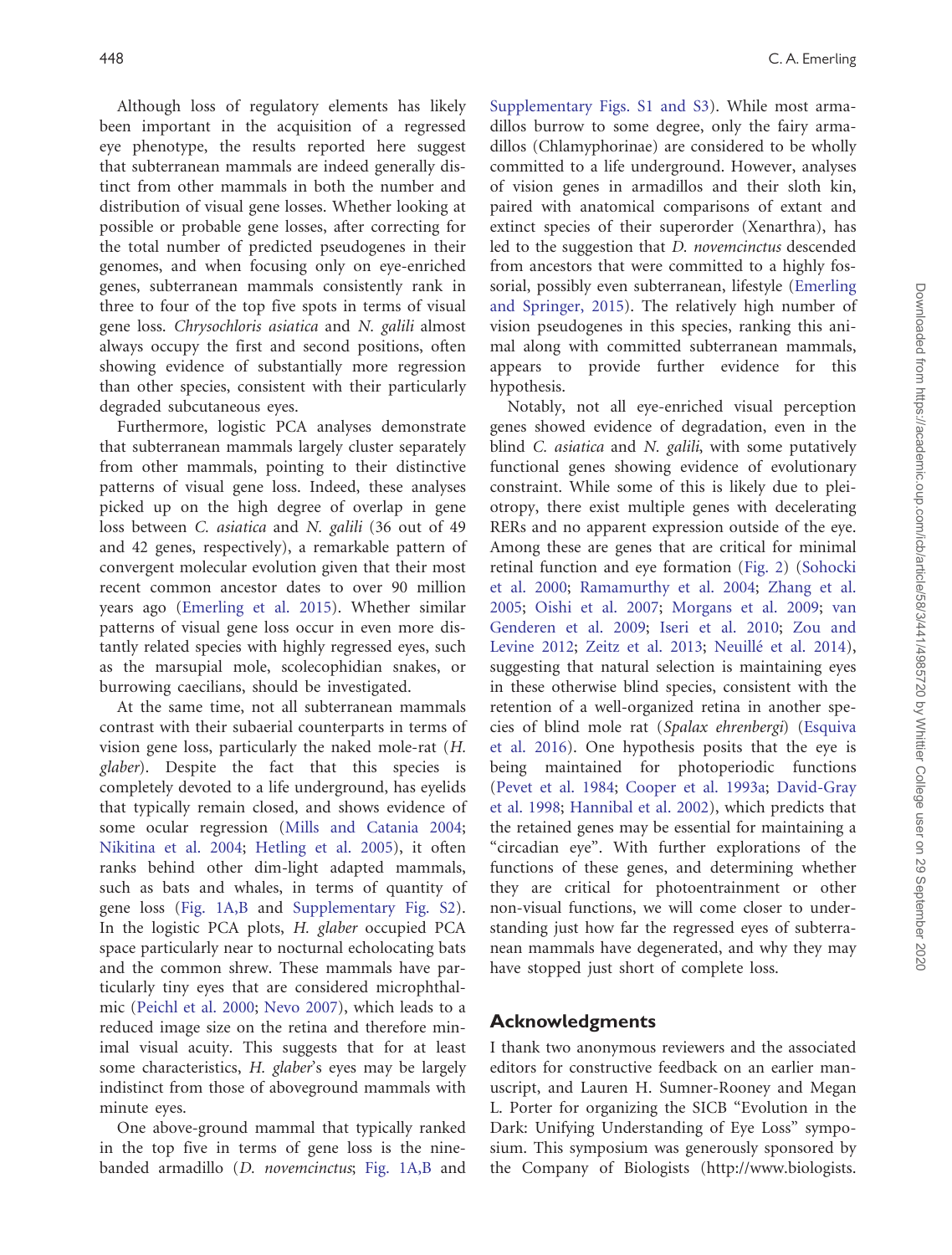<span id="page-9-0"></span>[com](http://www.biologists.com)); the Palaeontological Association (PA-GA201707); the American Microscopical Society; the Crustacean Society; and the SICB divisions DEDB, DEE, DIZ, DNB, and DPCB. The RER data were kindly provided by Raghavendran Partha and Nathan Clark. This is contribution ISEM-2018-056 of the Institut des Sciences de l'Evolution de Montpellier.

# Funding

This work was supported by a National Science Foundation Postdoctoral Research Fellowship in Biology [Award No. 1523943]; a National Science Foundation Postdoctoral Fellow Research Opportunities in Europe Award; and the People Programme (Marie Curie Actions) of the European Union's Seventh Framework Programme (FP7/2007- 2013) under REA grant agreement no. PCOFUND-GA-2013-609102, through the PRESTIGE programme coordinated by Campus France.

# Supplementary data

[Supplementary data](https://academic.oup.com/icb/article-lookup/doi/10.1093/icb/icy004#supplementary-data) available at ICB online.

# References

- Berger MJ, Wenger AM, Guturu H, Bejerano G. 2017. Independent erosion of conserved transcription factor binding sites points to shared hindlimb, vision, and scrotum loss in different mammals. bioRxiv 197756.
- Chase HB, Chase EB. 1941. Studies on an anophthalmic strain of mice I. Embryology of the eye region. J Morphol 68:279–301.
- Chikina M, Robinson JD, Clark NL. 2016. Hundreds of genes experienced convergent shifts in selective pressure in marine mammals. Mol Biol Evol 33:2182–92.
- Cooper HM, Herbin M, Nevo E. 1993a. Ocular regression conceals adaptive progression of the visual system in a blind subterranean mammal. Nature 361:156–9.
- Cooper HM, Herbin M, Nevo E. 1993b. Visual system of a naturally microphthalmic mammal: the blind mole rat, Spalax ehrenbergi. J Comp Neurol 328:313–50.
- Darwin C. 1859. On the origin of species by means of natural selection. London: Murray.
- David-Gray ZK, Bellingham J, Munoz M, Avivi A, Nevo E, Foster RG. 2002. Adaptive loss of ultraviolet-sensitive/ violet-sensitive (UVS/VS) cone opsin in the blind mole rat (Spalax ehrenbergi). Eur J Neurosci 16:1186–94.
- David-Gray ZK, Janssen JW, DeGrip WJ, Nevo E, Foster RG. 1998. Light detection in a "blind" mammal. Nat Neurosci 1:655–6.
- Emerling CA, Huynh HT, Nguyen MA, Meredith RW, Springer MS. 2015. Spectral shifts of mammalian ultraviolet-sensitive pigments (short wavelength-sensitive opsin 1) are associated with eye length and photic niche evolution. Proc R Soc Lond B Biol Sci 282:20151817.
- Emerling CA, Springer MS. 2014. Eyes underground: regression of visual protein networks in subterranean mammals. Mol Phylogenet Evol 78:260–70.
- Emerling CA, Springer MS. 2015. Genomic evidence for rod monochromacy in sloths and armadillos suggests early subterranean history for Xenarthra. Proc R Soc B 282:20142192.
- Emerling CA, Widjaja AD, Nguyen NN, Springer MS. 2017. Their loss is our gain: regressive evolution in vertebrates provides genomic models for uncovering human disease loci. J Med Genet 54:787–94.
- Esquiva G, Avivi A, Hannibal J. 2016. Non-image forming light detection by melanopsin, rhodopsin, and longmiddlewave (L/W) cone opsin in the subterranean blind mole rat, Spalax ehrenbergi: immunohistochemical characterization, distribution, and connectivity. Front Neuroanat 10:1–15.
- Fang X, Nevo E, Han L, Levanon EY, Zhao J, Avivi A, Larkin D, Jiang X, Feranchuk S, Zhu Y, et al. 2014a. Genome-wide adaptive complexes to underground stresses in blind mole rats Spalax. Nat Commun 5:3966.
- Fang X, Seim I, Huang Z, Gerashchenko MV, Xiong Z, Turanov AA, Zhu Y, Lobanov AV, Fan D, Yim SH, et al. 2014b. Adaptations to a subterranean environment and longevity revealed by the analysis of mole rat genomes. Cell Rep 8:1354–11.
- Fong D, Kane T, Culver D. 1995. Vestigialization and loss of nonfunctional characters. Annu Rev Ecol Syst 26:249–68.
- Forrest ARR, Kawaji H, Rehli M, Baillie JK, De Hoon MJL, Haberle V, Lassmann T, Kulakovskiy IV, Lizio M, Itoh M, et al. 2014. A promoter-level mammalian expression atlas. Nature 507:462–70.
- Gene Ontology Consortium. 2004. The Gene Ontology (GO) database and informatics resource. Nucleic Acids Res 32:D258–61.
- Haim A, Heth G, Pratt H, Nevo E. 1983. Photoperiodic effects on thermoregulation in a "blind" subterranean mammal. J Exp Biol 107:59–64.
- Hannibal J, Hindersson P, Nevo E, Fahrenkrug J. 2002. The circadian photopigment melanopsin is expressed in the blind subterranean mole rat, Spalax. Neuroreport 13:1411-44.
- Hetling JR, Baig-Silva MS, Comer CM, Pardue MT, Samaan DY, Qtaishat NM, Pepperberg DR, Park TJ. 2005. Features of visual function in the naked mole-rat Heterocephalus glaber. J Comp Physiol A Neuroethol Sens Neural Behav Physiol 191:317–30.
- Hudson NJ, Baker ML, Hart NS, Wynne JW, Gu Q, Huang Z, Zhang G, Ingham AB, Wang L, Reverter A. 2014. Sensory rewiring in an echolocator: genome-wide modification of retinogenic and auditory genes in the bat Myotis davidii. G3 (Bethesda) 4:1825–35.
- Iseri SU, Wyatt AW, Nürnberg G, Kluck C, Nürnberg P, Holder GE, Blair E, Salt A, Ragge NK. 2010. Use of genome-wide SNP homozygosity mapping in small pedigrees to identify new mutations in VSX2 causing recessive microphthalmia and a semidominant inner retinal dystrophy. Hum Genet 128:51–60.
- Jacobs GH. 2013. Losses of functional opsin genes, shortwavelength cone photopigments, and color vision—a significant trend in the evolution of mammalian vision. Vis Neurosci 30:39–53.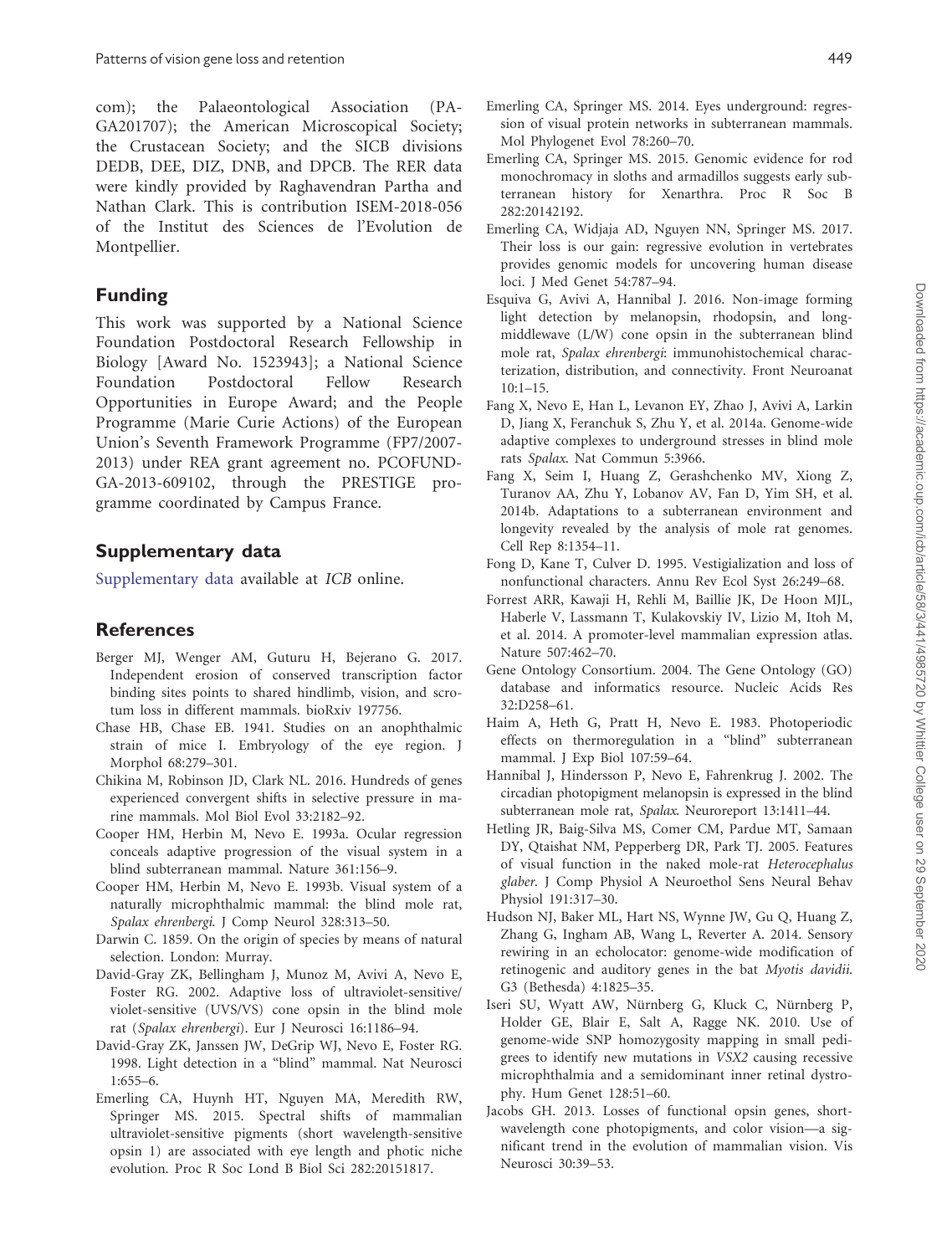- <span id="page-10-0"></span>Jeffery WR. 2009. Regressive evolution in Astyanax cavefish. Annu Rev Genet 43:25–47.
- Kim EB, Fang X, Fushan AA, Huang Z, Lobanov AV, Han L, Marino SM, Sun X, Turanov AA, Yang P, et al. 2011. Genome sequencing reveals insights into physiology and longevity of the naked mole rat. Nature 479:223–7.
- Kott O, Němec P, Fremlová A, Mazoch V, Šumbera R. 2016. Behavioural tests reveal severe visual deficits in the strictly subterranean African mole-rats (Bathyergidae) but efficient vision in the fossorial rodent coruro (Spalacopus cyanus, Octodontidae). Ethology 122:682–94.
- Landgraf AJ, Lee Y. 2015. Dimensionality reduction for binary data through the projection of natural parameters. arXiv preprint arXiv: 1510.06112.
- Levenson DH, Dizon A. 2003. Genetic evidence for the ancestral loss of short-wavelength-sensitive cone pigments in mysticete and odontocete cetaceans. Proc R Soc B 270:673–9.
- Meredith RW, Gatesy J, Emerling CA, York VM, Springer MS. 2013. Rod monochromacy and the coevolution of cetacean retinal opsins. PLoS Genet 9:e1003432.
- Mills SL, Catania KC. 2004. Identification of retinal neurons in a regressive rodent eye (the naked mole-rat). Vis Neurosci 21:107–17.
- Mohun SM, Davies WL, Bowmaker JK, Pisani D, Himstedt W, Gower DJ, Hunt DM, Wilkinson M. 2010. Identification and characterization of visual pigments in caecilians (Amphibia: gymnophiona), an order of limbless vertebrates with rudimentary eyes. J Exp Biol 213:3586–92.
- Morgans CW, Zhang J, Jeffrey BG, Nelson SM, Burke NS, Duvoisin RM, Brown RL. 2009. TRPM1 is required for the depolarizing light response in retinal ON-bipolar cells. Proc Natl Acad Sci U S A 106:19174–8.
- Nemec P, Cveková P, Burda H, Benada O, Peichl L. 2007. Visual systems and the role of vision in subterranean rodents. In: Begall S, Burda H, Schleich CE, editors. Life underground: the biology of subterranean rodents. Berlin: Springer-Verlag. p. 129–60.
- Neuillé M, El Shamieh S, Orhan E, Michiels C, Antonio A, Lancelot ME, Condroyer C, Bujakowska K, Poch O, Sahel JA, et al. 2014. Lrit3 deficient mouse (nob6): a novel model of complete congenital stationary night blindness (cCSNB). PLoS One 9:e90342–32.
- Nevo E. 2007. Mosaic evolution of subterranean mammals: tinkering, regression, progression, and global convergence. In: Begall S, Burda H, Schleich CE, editors. Subterranean rodents: news from underground. Berlin, Heidelberg: Springer. p. 375–88.
- Nikitina NV, Maughan-Brown B, O'Riain MJ, Kidson SH. 2004. Postnatal development of the eye in the naked mole rat (Heterocephalus glaber). Anat Rec A Discov Mol Cell Evol Biol 277A:317–37.
- Oishi A, Akimoto M, Kawagoe N, Mandai M, Takahashi M, Yoshimura N. 2007. Novel Mutations in the GRK1 Gene. Oncology 144:475–7.
- Partha R, Chauhan BK, Ferreira Z, Robinson JD, Lathrop K, Nischal KK, Chikina M, Clark NL. 2017. Subterranean mammals show convergent regression in ocular genes and enhancers, along with adaptation to tunneling. Elife 6:1–26.
- Peichl L, Chavez AE, Ocampo A, Mena W, Bozinovic F, Palacios AG. 2005. Eye and vision in the subterranean

rodent cururo (Spalacopus cyanus, Octodontidae). J Comp Neurol 486:197–208.

- Peichl L, Künzle H, Vogel P. 2000. Photoreceptor types and distributions in the retinae of insectivores. Vis Neurosci 17:937–48.
- Pérez-Moreno JL, Balázs G, Wilkins B, Herczeg G, Bracken-Grissom HD. 2017. The role of isolation on contrasting phylogeographic patterns in two cave crustaceans. BMC Evol Biol 17:247.
- Pevet P, Heth G, Hiam A, Nevo E. 1984. Photoperiod perception in the blind mole rat (Spalax ehrenbergi, Nehring): involvement of the Harderian gland, atrophied eyes, and melatonin. J Exp Zool A Ecol Genet Physiol 232:41–50.
- Protas ME, Trontelj P, Patel NH. 2011. Genetic basis of eye and pigment loss in the cave crustacean, Asellus aquaticus. Proc Natl Acad Sci U S A 108:5702–7.
- Ramamurthy V, Niemi GA, Reh TA, Hurley JB. 2004. Leber congenital amaurosis linked to AIPL1: a mouse model reveals destabilization of cGMP phosphodiesterase. Proc Natl Acad Sci U S A 101:13897–902.
- Roscito JG, Sameith K, Parra G, Langer B, Petzold A, Rodrigues MT, Hiller M. 2017. Phenotype loss is associated with widespread divergence of the gene regulatory landscape in evolution. bioRxiv 238634.
- Sanyal S, Jansen HG, Grip WJD, Nevo E, Jong WWD. 1990. The eye of the blind mole rat, Spalax ehrenbergi. Invest Ophthalmol Vis Sci 31:1398–404.
- Schleich CE, Vielma A, Glösmann M, Palacios AG, Peichl L. 2010. Retinal photoreceptors of two subterranean tucotuco species (Rodentia, Ctenomys): morphology, topography, and spectral sensitivity. J Comp Neurol 518:4001–15.
- Shen B, Fang T, Dai M, Jones G, Zhang S. 2013. Independent losses of visual perception genes Gja10 and Rbp3 in echolocating bats (Order: Chiroptera). PLoS One 8:e68867.
- Sohocki MM, Perrault I, Leroy BP, Payne AM, Dharmaraj S, Bhattacharya SS, Kaplan J, Maumenee IH, Koenekoop R, Meire FM, et al. 2000. Prevalence of AIPL1 mutations in inherited retinal degenerative disease. Mol Genet Metab 70:142–50.
- Springer MS, Burk A, Kavanagh JR, Waddell VG, Stanhope MJ. 1997. The interphotoreceptor retinoid binding protein gene in therian mammals: implications for higher level relationships and evidence for loss of function in the marsupial mole. Proc Natl Acad Sci U S A 94:13754–9.
- Springer MS, Emerling CA, Fugate N, Patel R, Starrett J, Morin PA, Hayashi C, Gatesy J. 2016. Inactivation of cone-specific phototransduction genes in rod monochromatic cetaceans. Front Ecol Evol 4:61.
- Stern DB, Breinholt J, Pedraza-Lara C, López-Mejía M, Owen CL, Bracken-Grissom H, Fetzner JW, Crandall KA. 2017. Phylogenetic evidence from freshwater crayfishes that cave adaptation is not an evolutionary dead-end. Evolution 71:2522–32.
- Sumner-Rooney L, Sigwart JD, McAfee J, Smith L, Williams ST. 2016. Repeated eye reduction events reveal multiple pathways to degeneration in a family of marine snails. Evolution 70:2268–95.
- Sweet G. 1906. Memoirs: contributions to our knowledge of the anatomy of Notoryctes typhlops, Stirling. Q J Microsc Sci 2:547–72.
- Sweet G. 1909. The eyes of Chrysochloris hottentota and C. asiatica. Q J Microsc Sci 2:327–38.